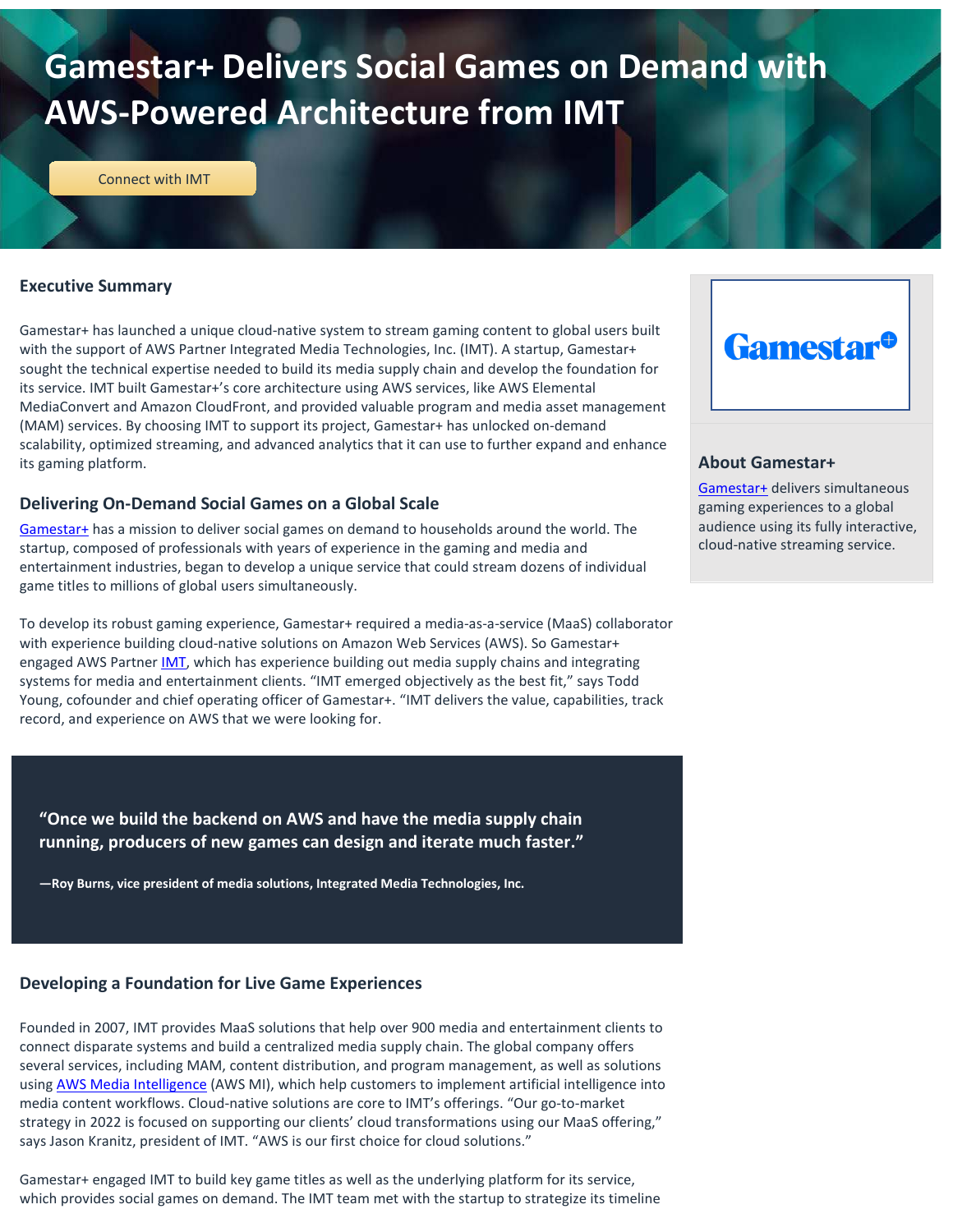to a minimum viable product, devising a plan to first launch the main service with two game titles before expanding its library. "Once we build the backend on AWS and have the media supply chain running, producers of new games can design and iterate new titles much faster," says Roy Burns, vice president of media solutions at IMT. "As a result, Gamestar+ will get more agile as time goes on." Gamestar+ and IMT began working together on the streaming solution with plans to launch within 8 months. The cloud-native service is powered by multiple AWS solutions, includin[g Amazon CloudFront,](https://aws.amazon.com/cloudfront/) a content delivery network service built for high performance, security, and developer convenience. As part of this collaboration, IMT engaged [Dalet,](https://www.dalet.com/) an AWS Partner, and recommended its [Dalet Flex](https://www.dalet.com/products/flex/) solution to act as Gamestar+'s MAM service.

#### **Unlocking High Scalability and Advanced Analytics on AWS**

IMT supported Gamestar+ in building the core architecture for its streaming solution, developing games for its service, and creating a complete media supply chain. "IMT is acting as an entire managed service program to support the launch of Gamestar+," says Kranitz. Gamestar+'s streaming video assets are bundled into an adaptive bitrate (ABR) package using **AWS Elemental MediaConvert**, a file-based video transcoding service with broadcast-grade features. Using the combination of AWS Elemental MediaConvert's ABR packaging with the global reach of Amazon CloudFront, Gamestar+ can optimize streaming for cost and performance across all devices. As a result, the startup can seamlessly stream high-quality content to potentially millions of global users simultaneously. To support user authentication and identity access management for Gamestar+ profiles, IMT relies o[n Amazon Cognito,](https://aws.amazon.com/cognito/) which lets developers add user sign-up, sign-in, and access control to web and mobile apps quickly.

IMT also recognized that Gamestar+'s MAM service would benefit from [SoDA](https://cloudsoda.io/) data management software. SoDA works with on-premises, hybrid, and multicloud environments to support all storage tiers o[n Amazon Simple Storage Service](https://aws.amazon.com/s3/) (Amazon S3), an object storage service offering industryleading scalability, data availability, security, and performance. After Dalet Flex ingests content from a warehouse that is hosted o[n Amazon Relational Database Service](https://aws.amazon.com/rds/) (Amazon RDS)—a service that makes it simple to set up, operate, and scale a relational database in the cloud—it adds appropriate metadata tags. Then, content flows into Amazon S3 using SoDA, where it is placed in buckets and moved to appropriate sources based on the relevant metadata. "Using SoDA and Dalet Flex, we are able to unify how the media travels through the system and interacts with various services," says Burns. IMT also relies o[n Amazon Elastic Compute Cloud](https://aws.amazon.com/ec2/) (Amazon EC2), which delivers secure and resizable compute capacity for virtually any workload, to power its MAM service.

Because the streaming solution is 100 percent cloud native, Gamestar+ can scale on demand to support more devices, game titles, and capabilities. "Our service will definitely grow and mature over time on AWS," says Young. "With the support of IMT, we are building a great foundation that is scalable in the most important ways, from our cloud usage and game engines to how we're managing and controlling media ingest, throughput, and rights management." Gamestar+ does not need to worry about typical on-premises costs, such as for provisioning servers. As a result, it is able to focus its investment capital on important ventures for the business, like obtaining intellectual property rights.

Gamestar+ also uses AWS MI solutions from IMT to support data analytics, which it will use to enhance and improve its service. Unlike traditional media analysis methods, which rely on a small sample group, IMT is able to use advanced capabilities on AWS to deliver insights based on actual customer behavior. With the support of IMT, Gamestar+ can gain valuable insights on average play time, user location, number of players, and more, which can support its future product offerings. "Using AWS services, we can provide real data for each and every user," says Burns. "This is incredibly valuable for the Gamestar+ team."

**"Our service will definitely grow and mature over time on AWS. With the support of IMT, we are building a great foundation that is scalable in the most important ways."**

**—Todd Young, cofounder and chief operating officer, Gamestar+**